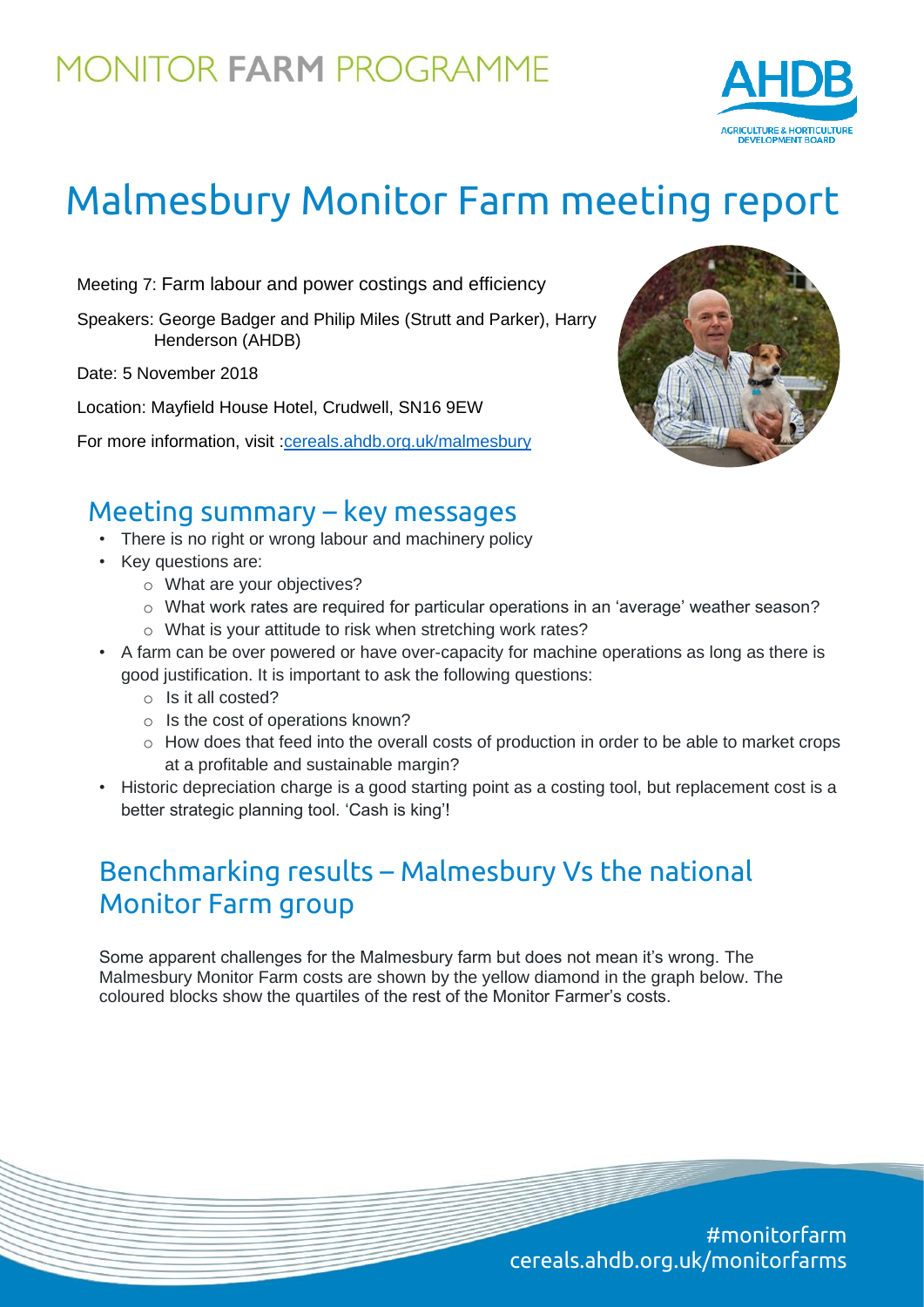### **MONITOR FARM PROGRAMME**





### Traits of the best 25% nationally

- Low depreciation costs per hectare below £63/ha
- Low repair costs per hectare though tactical hiring and experience
- Low diesel usage per hectare below 100 litres/ha
- Low machinery costs per hour low hourly cost of running tractor reduced key operational costs such as drilling
- Low cost of combining per hectare
- There was no clear correlation with the size of the farm but most of top 25% was in 500– 1000ha range

#### Future considerations for Malmesbury

- High labour and machinery HP per hectare but machinery replacement policy with older kit makes cost per hectare competitive, despite higher repairs
- Capacity available for additional arable hectares which would further reduce costs of production
- Beef enterprise is important to spread costs



#monitorfarm cereals.ahdb.org.uk/monitorfarms